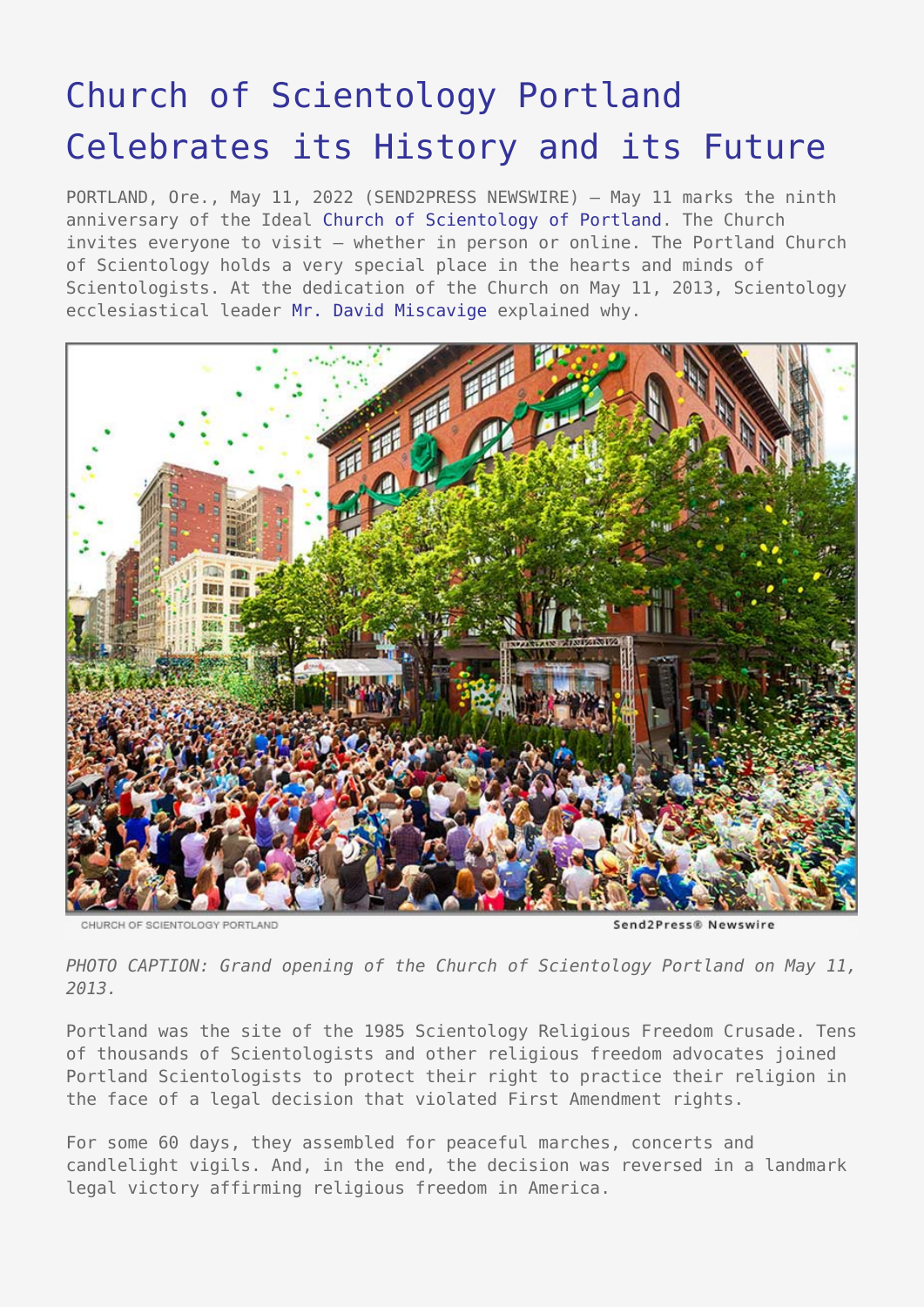"Portland was our test," said Mr. Miscavige at the grand opening of the new Church. "It was a test of our resolve, our fortitude and determination to avert a grave assault on the First Amendment of the United States Constitution. So when you look at where we stand today, remember it was all because our voices were heard."

That victory not only guaranteed "our inherent right to spiritual salvation," said Mr. Miscavige, but it was also "intrinsically linked to tolerance, brotherhood and the right of every faith to champion the divinity of humankind… And so I ask that you now extend your help to all who would dream of such a freedom, so they too may realize their destiny."

As it does in many cities, the Church meticulously preserved a building of historical importance. Its new home, the Sherlock Building, is recognized as among the most noteworthy late-19th- century structures in Portland.

The Church welcomes anyone wishing to visit to come right in. And those who can't make it in person are invited to do so through the Scientology Network.

[Destination: Scientology—Portland](https://www.scientology.tv/series/destination-scientology/portland.html) is an episode of an original series on the Scientology Network that takes viewers inside Scientology Churches all around the world and discovers what makes each one unique.

The Church of Scientology Portland is an Ideal Scientology Organization, configured to service Scientologists in their ascent to spiritual freedom and serve as a home for the entire community  $-$  a meeting ground of cooperative effort to uplift people of all denominations.

The Scientology Network debuted in 2018. Since launching, with a special episode featuring Mr. Miscavige, it has been viewed in 240 countries and territories worldwide in 17 languages.

Satisfying the curiosity of people about Scientology, the network takes viewers across six continents, spotlighting the everyday lives of Scientologists, showing the Church as a [global organization](https://www.scientology.tv/series/inside-scientology/), and presenting its social betterment programs that have touched the lives of millions worldwide. The network also showcases documentaries by independent filmmakers who represent a cross-section of cultures and faiths, but share a common purpose of uplifting communities.

Broadcast from [Scientology Media Productions,](https://www.scientology.tv/series/inside-scientology/scientology-media-productions.html) the Church's global media center in Los Angeles, the Scientology Network can be streamed at Scientology.tv and is available through satellite television, [mobile apps](https://www.scientology.tv/apps/) and via the Roku, Amazon Fire and Apple TV platforms.

**LEARN MORE:**

<https://www.scientology-portland.org>

<https://www.scientology.tv/series/destination-scientology/portland.html>

[https://www.scientology.org/scientology-today/church-openings/grand-opening-s](https://www.scientology.org/scientology-today/church-openings/grand-opening-scientology-ideal-organization-portland.html)